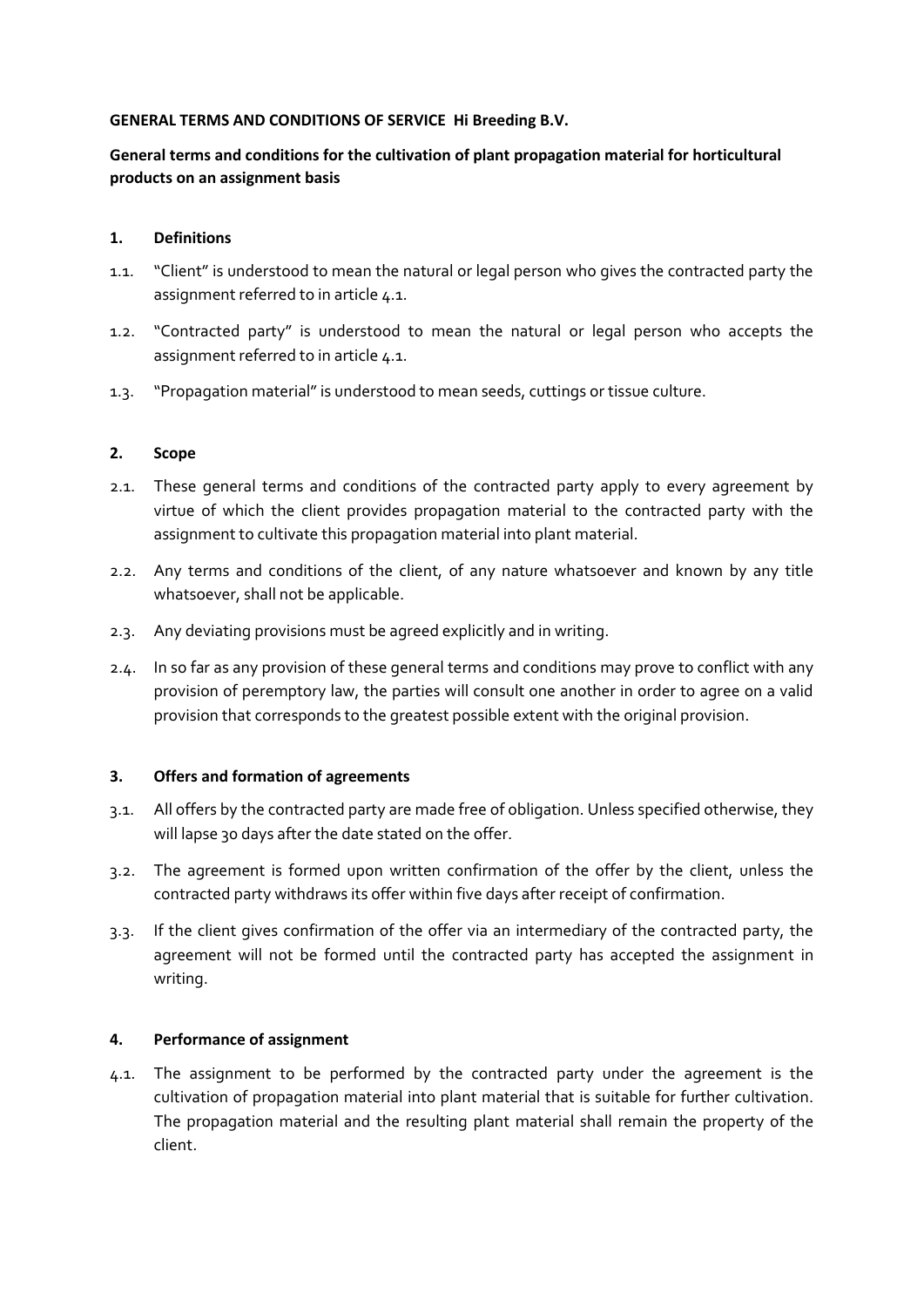- <span id="page-1-2"></span>4.2. The contracted party will not commence the performance of the assignment until the client has made the propagation material available to the contracted party, stating the variety name and the accompanying specifications. Irrespective of whether the propagation material is available, the contracted party is entitled to charge costs to the client from the originally agreed commencement date for the assignment.
- <span id="page-1-0"></span>4.3. Until the contracted party commences the performance of the assignment, the client is entitled to dissolve (cancel) the agreement, in which case the client will immediately owe 25% of the invoice amount for the agreed cultivation work and must reimburse the contracted party for all costs already incurred. Once the contracted party has commenced the performance of the assignment, the client will always owe 100% of the invoice amount for the assignment.
- 4.4. If the client wishes propagation material or the resulting plant material to be returned after cancellation within the meaning of article [4.3,](#page-1-0) the client must inform the contracted party accordingly upon cancellation. The contracted party may charge costs for this. The client is obliged to collect the material within seven days after cancellation, failing which the contracted party will be entitled to sell or destroy the material.
- 4.5. The client guarantees that the holder of any intellectual property rights related to the propagation material and the resulting plant material has given permission for all actions that the contracted party must undertake in the context of the cultivation assignment.

## **5. Delivery and transport**

- 5.1. Delivery of the cultivated plant material shall be made at the business premises of the contracted party.
- <span id="page-1-1"></span>5.2. The contracted party will determine the delivery date after consulting the client. This date will not be a final deadline for the contracted party. If the contracted party is unable to deliver on the date that is originally set, the contracted party will inform the client accordingly in the most timely manner possible, following which the parties will consult on a new delivery date.
- 5.3. If the client takes delivery of the ordered products before the delivery date referred to in articl[e 5.2,](#page-1-1) any resulting risk will be entirely for the client.
- 5.4. If the client takes delivery of the ordered products after the delivery date referred to in article [5.2,](#page-1-1) any resulting risk will be entirely for the client. The additional costs incurred by the contracted party will also be charged to the client.

# **6. Packaging**

- 6.1. Single-use packaging will be charged to the client at cost and cannot be returned.
- 6.2. The contracted party is entitled to charge the client a usage fee and/or deposit for multi-use packaging, trolleys, wheeled containers and pallets (hereinafter: "multi-use packaging").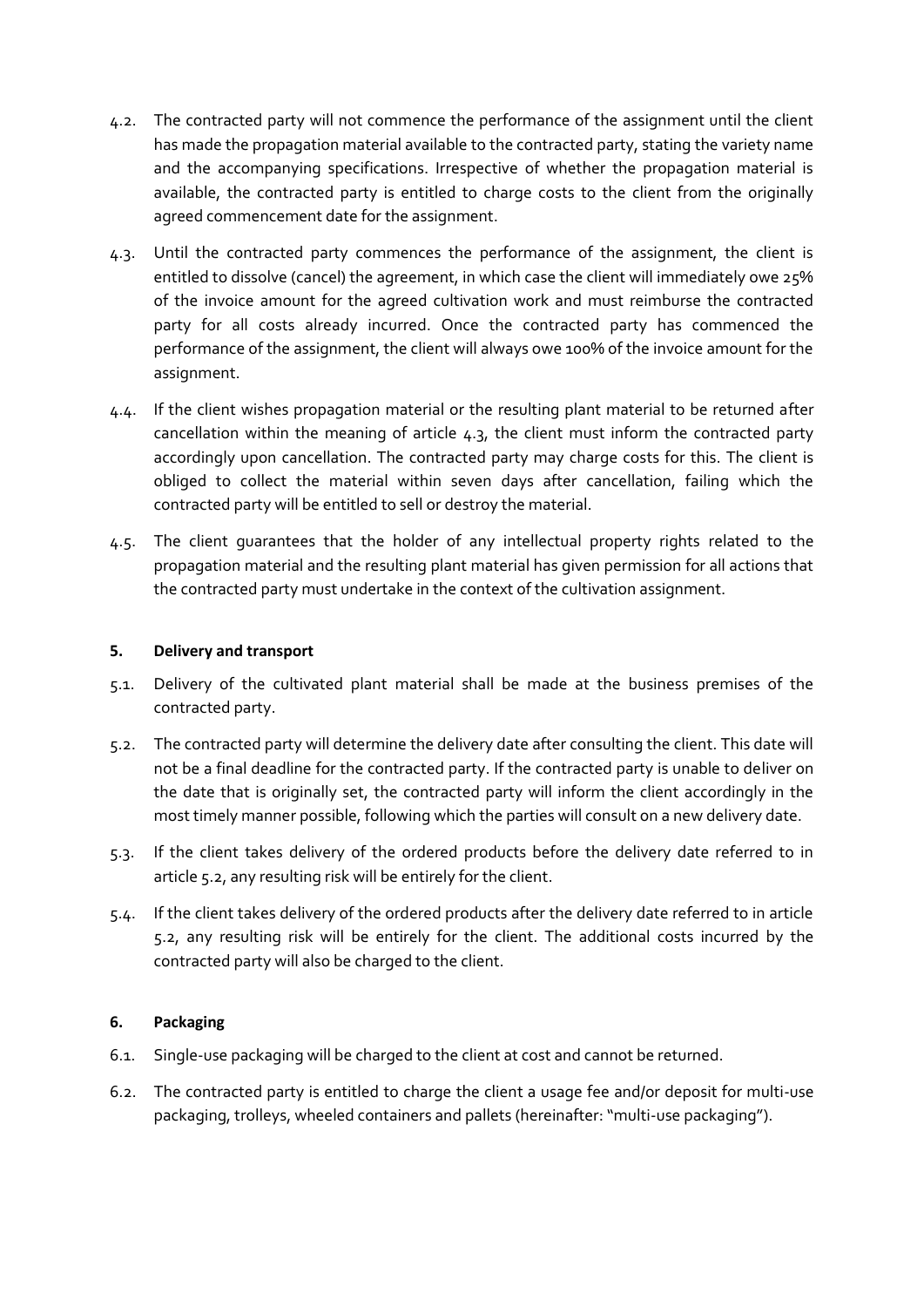- 6.3. All multi-use packaging will remain the property of the contracted party. The client may only use this multi-use packaging to package and transport the plant material cultivated by the contracted party.
- 6.4. The client is obliged to return the multi-use packaging to the contracted party within 30 days after delivery, at the client's own expense, in a fit and proper state and in the correct, hygienic conditions. If it has been agreed that the contracted party will collect the multi-use packaging from the client, the client must enable the contracted party to collect it in the normal way. Trolleys, wheeled containers and pallets must be returned immediately.
- 6.5. In the event of damage to or loss of multi-use packaging, the client is obliged to reimburse the contracted party for the repair or replacement costs as well as any extra usage costs resulting from late return.

### **7. Prices and payment**

- 7.1. All prices charged by the contracted party and agreed with the client are in euros and are exclusive of VAT and additional costs, such as transport costs, multi-use packaging costs, quality control, phytosanitary examinations, import levies, government levies and other public law levies, as well as any payments related to plant breeders' rights or any other payments.
- 7.2. The client is always obliged to pay in euros within seven days after the invoice date, without applying any reduction or set-off. Irrespective of whether the payment term has expired, full payment for the assignment must be made prior to delivery of the plant material.
- 7.3. The client is not entitled to suspend performance of its payment obligation for any reason whatsoever.
- 7.4. All payments shall be made at the office of the contracted party or by means of payment into or transfer into a bank account designated by the contracted party.
- 7.5. If the client fails to comply with its payment obligation in a timely manner, the client will automatically be in default. In that case the client will owe interest of 1% per month, or the statutory interest if this is higher, on the amount that is outstanding, calculated from the date on which the payment term expires, with any incomplete month being treated as a whole month.
- 7.6. If the client is in default or fails in any other way to comply with any of its obligations to the contracted party, all reasonable costs to obtain just satisfaction, both judicially and extrajudicially, will be for the client's account.
- 7.7. The contracted party is entitled to suspend performance of its obligations to the client if the client fails in any way to comply with its obligations to the contracted party or if there is a risk of non-compliance. The contracted party is not liable for any resulting damage incurred on the part of the client.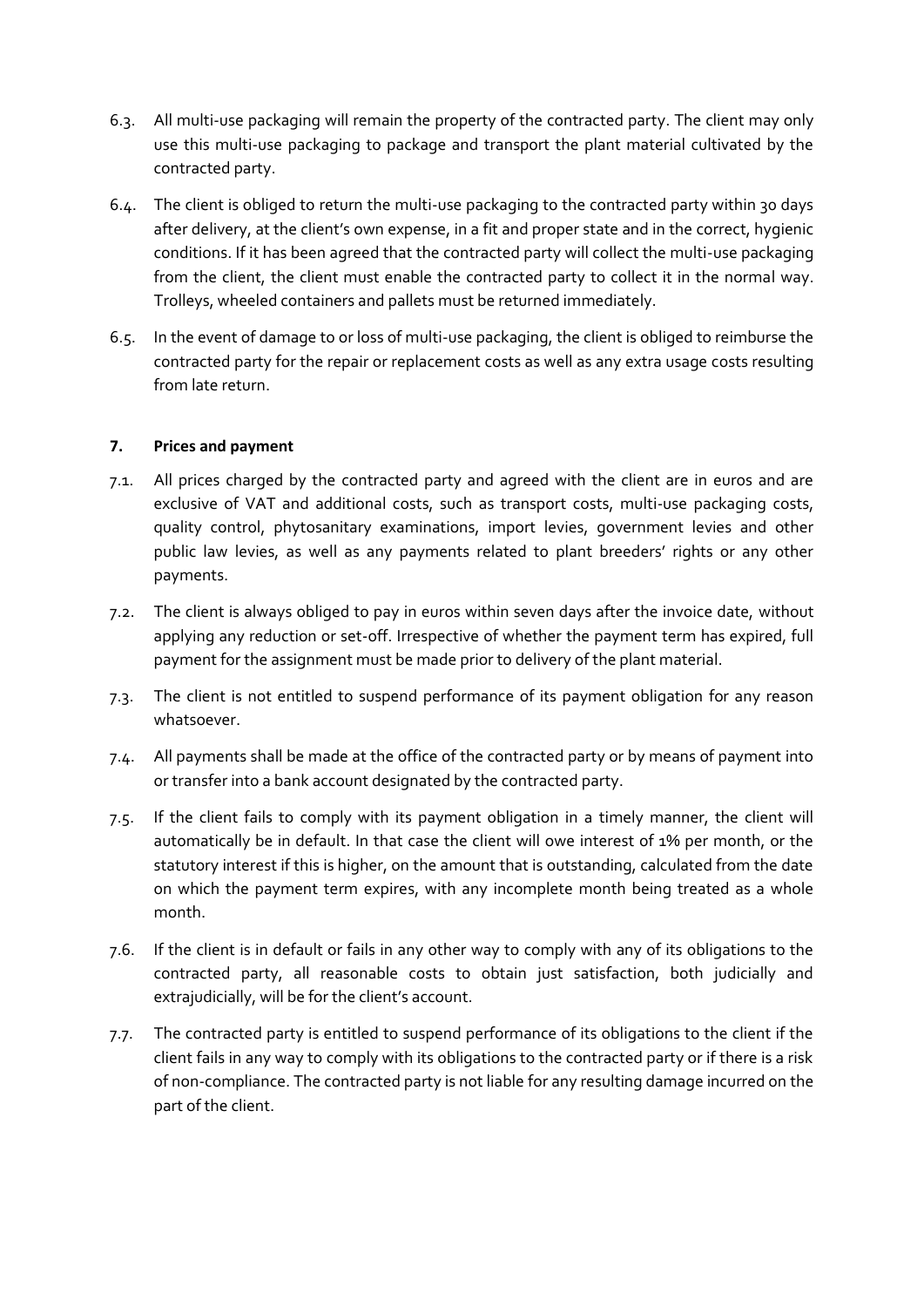### **8. Security**

- 8.1. Upon provision of the propagation material in accordance with article [4.2,](#page-1-2) the contracted party acquires a pledge on that propagation material and the resulting plant material, as security for payment of invoices connected with the assignment as well as payment of invoices from the client's earlier or later assignments. If invoices have not yet been paid by the time of delivery, the contracted party will also have the right to retain the plant material as well as to request the client, at the latter's expense and in accordance with the appended model, to grant an undisclosed pledge for the benefit of the contracted party on the plant material that is to be delivered.
- 8.2. Upon provision of the propagation material in accordance with article [4.2,](#page-1-2) the contracted party acquires a right of usufruct in relation to that propagation material and the resulting plant material, as long as the invoices connected with the assignment have not yet been paid.

## <span id="page-3-2"></span>**9. Warranties and complaints**

- <span id="page-3-1"></span>9.1. The contracted party guarantees only that the products that must be delivered on the basis of the assignment satisfy the requirements set in the applicable regulations of the Dutch inspection authorities as they apply at the time when the agreement was concluded.
- 9.2. The contracted party cannot guarantee the absence of defects, including diseases, which result from the propagation material that has been made available. Neither does the contracted party provide any guarantee concerning deficiencies in the quantity, growth and bloom, quality and characteristics of the plant material insofar as this is connected with the propagation material that has been made available.
- <span id="page-3-0"></span>9.3. Complaints relating to visible defects must be reported to the contracted party within no more than two days after delivery and communicated in writing to the contracted party within eight days.
- 9.4. Complaints relating to hidden defects must be reported to the contracted party without delay (and in any case within two days) after discovery and communicated in writing to the contracted party within eight days.
- 9.5. Furthermore, complaints must always be communicated to the contracted party at such a time that the contracted party can check the plant material. The client hereby gives the contracted party permission to enter its business premises where applicable for the purpose of carrying out the checks.
- 9.6. A complaint must include at least the following:
	- a) a detailed and precise description of the defect;
	- b) the storage place of the plant material to which the complaint relates;
	- c) facts establishing that the complaint concerns the same plant material as that which was delivered by the contracted party.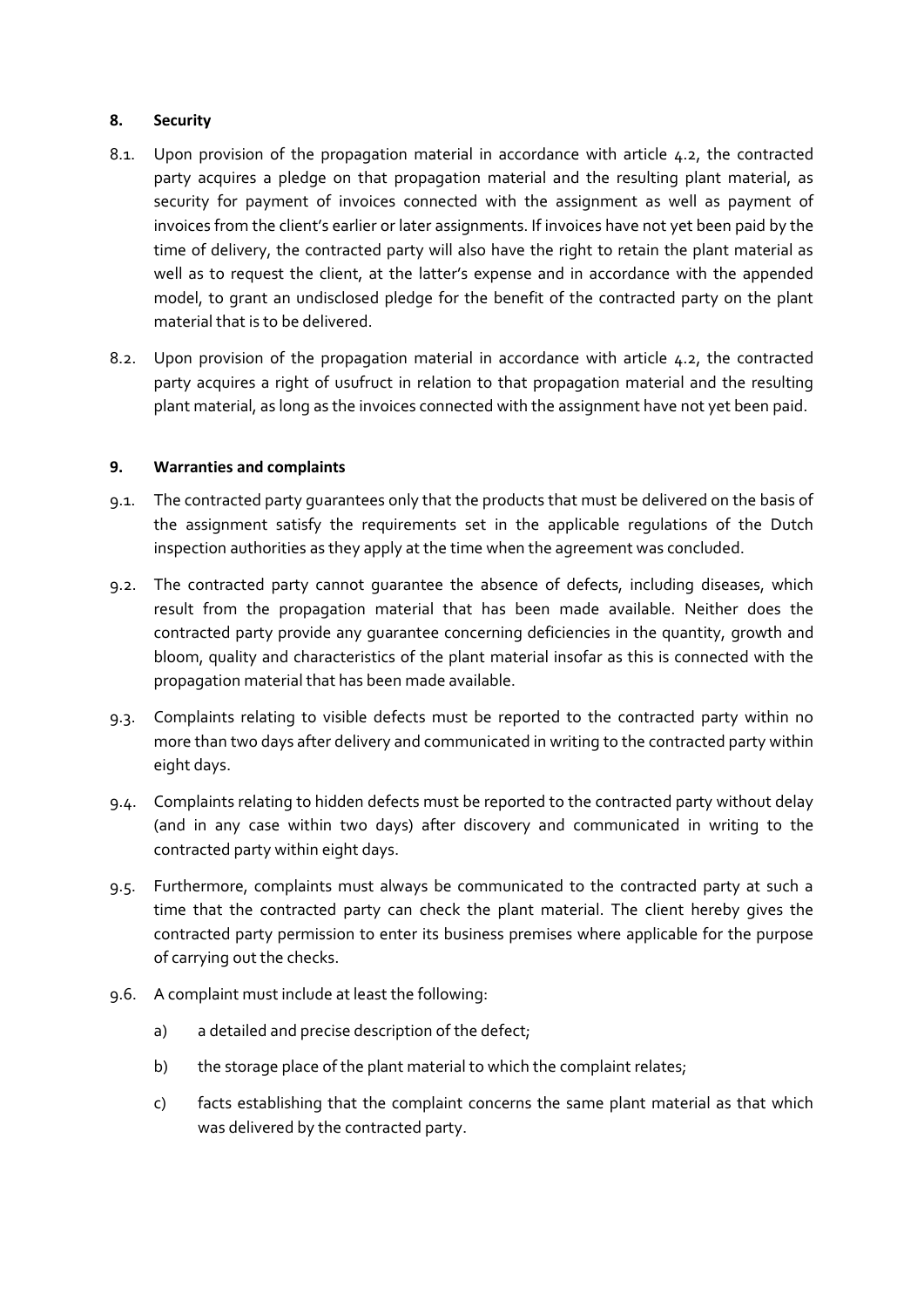- 9.7. The client is obliged to check the quantity of plant material upon delivery and to report any deviations to the contracted party in accordance with article [9.3.](#page-3-0)
- 9.8. Issuing a complaint does not suspend the client's payment obligation, irrespective of the potential merits of the complaint.

### **10. Liability**

- 10.1. The contracted party is liable only insofar as explicitly provided for by this article. In such a case the contracted party's liability will be limited to a maximum of the invoice amount for the agreed cultivation work. The contracted party is never liable in the event of force majeure.
- 10.2. The client guarantees the absence of and indemnifies the contracted party for all damage that may arise on the part of the contracted party or third parties as a consequence of diseases or other defects in the propagation material that the client has made available to the contracted party.
- 10.3. If the contracted party has informed the client in accordance with article [5.2,](#page-1-1) the contracted party is not liable for any damage and consequences of late delivery. In all other cases, if the agreed delivery date is missed by more than seven days, the contracted party may be given written notice of default, in which the client must provide the contracted party with a reasonable period to comply with its obligations.
- 10.4. In the event of defects in the delivered plant material, the contracted party will only be liable insofar as the delivered plant material does not comply with the guarantee contained in article [9.1](#page-3-1) and provided that the defect was reported in accordance with article [9.](#page-3-2) If damage is reported, the percentage of defective plants will be determined jointly by the contracted party and the client or, if the parties are unable to agree, by an independent third party. The contracted party's liability will be limited to the number of defective plants as a percentage of the invoice amount for the agreed cultivation work.
- 10.5. In the event of deliberate intent or gross negligence on the part of the contracted party, the limitations on liability contained in this article will not apply. The contracted party is however never liable for any form of consequential loss, loss of turnover or loss of profit.

#### **11. Force majeure**

- 11.1. Force majeure is understood to mean every circumstance outside the direct sphere of influence of the contracted party that makes it no longer reasonable to expect performance of the agreement from the contracted party. Such circumstances are in any case deemed to include strikes, fire, extreme weather conditions, government measures, sickness and plagues.
- 11.2. The contracted party will endeavour to inform the client as quickly as possible if it is unable to make delivery or to do so on time as a consequence of force majeure. The parties will then consult on amending or partially or fully dissolving the agreement.